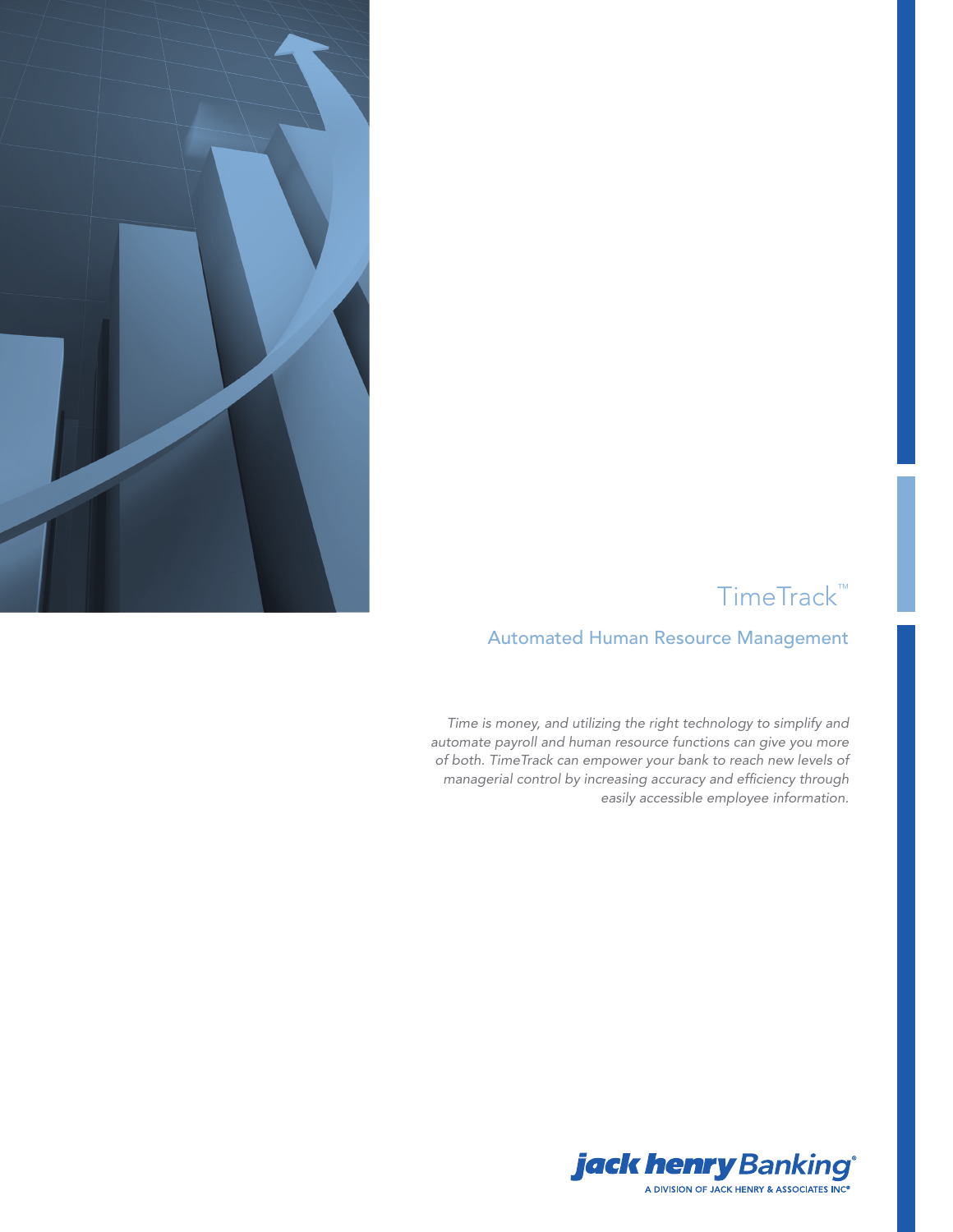## Manage Employee Information More Efficiently

#### BUSINESS VALUE

■ Improve **Operations** 

#### **COMPATIBILITY**

- SilverLake System®
- CIF 20/20<sup>®</sup>

### ■ *TimeTrack efficiently handles all functions associated with time and attendance, payroll, and*

■ *Supervisory inquiries and reports are available online on demand, and employees can view their time entries online from any terminal.*

#### IT WORKS LIKE THIS …

TimeTrack is Jack Henry Banking's payroll automation solution that supports traditional payroll and human resources accounting functions. Designed to integrate seamlessly with the SilverLake System® and CIF 20/20® core processing systems, TimeTrack efficiently handles all functions associated with time and attendance, payroll, and human resources. This solution encompasses three functionally distinct modules to help you manage each facet of employee information.

#### TIMETRACK TIME AND ATTENDANCE™

TimeTrack Time and Attendance provides the automatic entry of time and attendance from any location through the network that communicates with the iSeries network terminal through employee system logon. Sick leave, vacation and personal time tracking – both time used and accruals – are accounted for. Supervisory inquiries and reports are available online on demand, and employees can view their time entries online from any terminal.

#### TIMETRACK PAYROLL SYSTEM™

The Time Track Payroll System supports S-125 and employee 401(k) processing, ESOP, SEP pensions or other profit sharing plans, and employer 401(k) match processing. Quarterly and annual reporting produces all the data necessary to complete both federal and state quarterly returns. Tax withholding calculation options can be determined via prescribed tax tables, tax tables plus an additional specified dollar amount, or by a flat percentage of the taxable gross pay. Users also have the option to facilitate electronic deposit of an employee's net pay. Expense accounts can be included with employees allocated to as many as 20 different departments.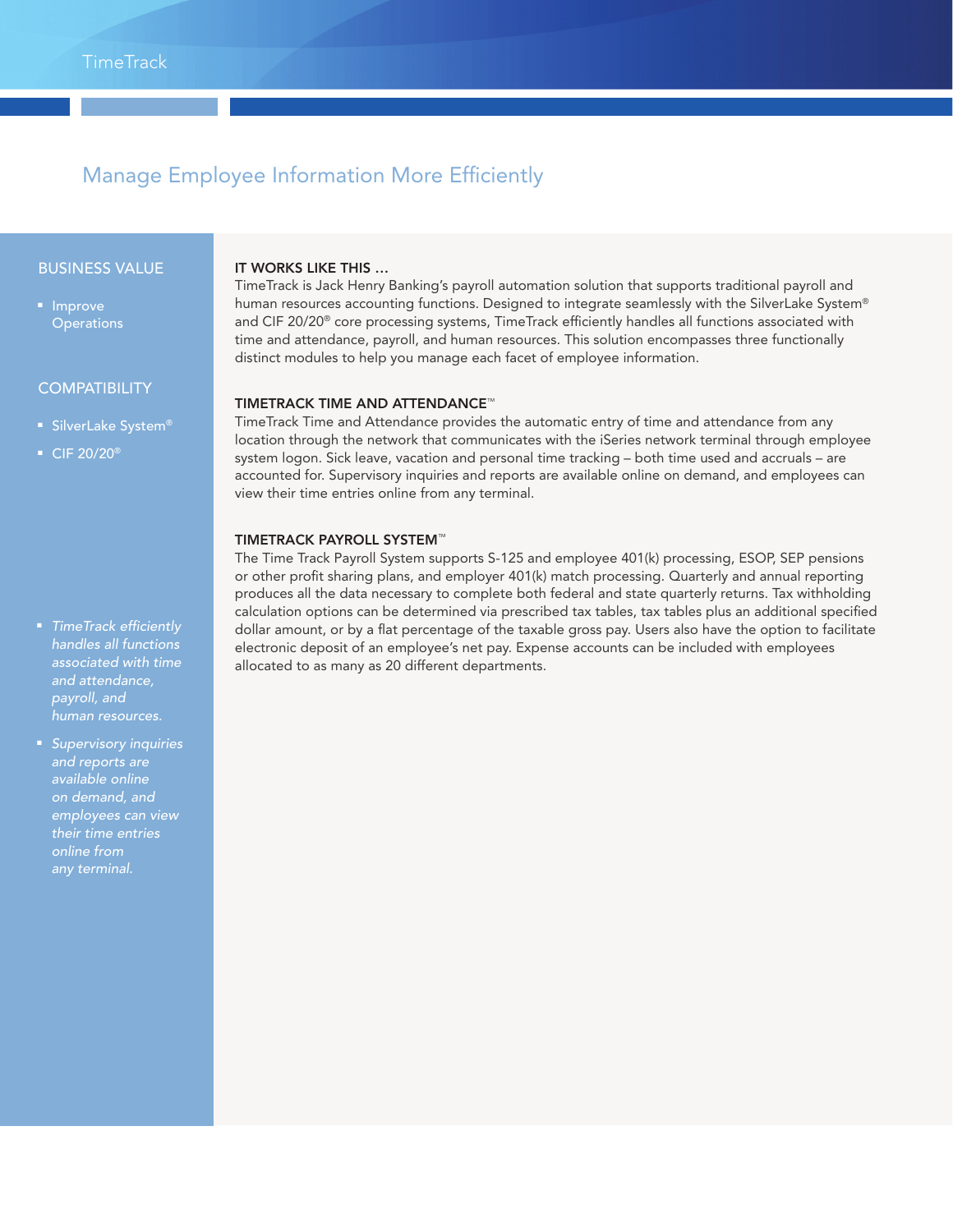

#### TIMETRACK HUMAN RESOURCES™

TimeTrack Human Resources provides human resources capabilities that encompass banks' complete employee cycles. Names of prospective employees, details of the application process, interview dates, application qualifications, and drug test results can be entered for review and reporting and automatically transferred into the payroll system if the candidate is hired. This system tracks performance reviews and every aspect of continuing education, including tuition reimbursements. TimeTrack Human Resources' employee benefits and earnings summaries simplify year-end reporting, and this system supports comprehensive COBRA capabilities which include correspondence generation and employee transfer details. TimeTrack Human Resources also facilitates the entry of—and speeds access to—employees' dependent information.

TimeTrack is another innovative business intelligence and bank management solution that leverages the processes, technology, and expertise required to compile, report, and analyze enterprise-wide business information.